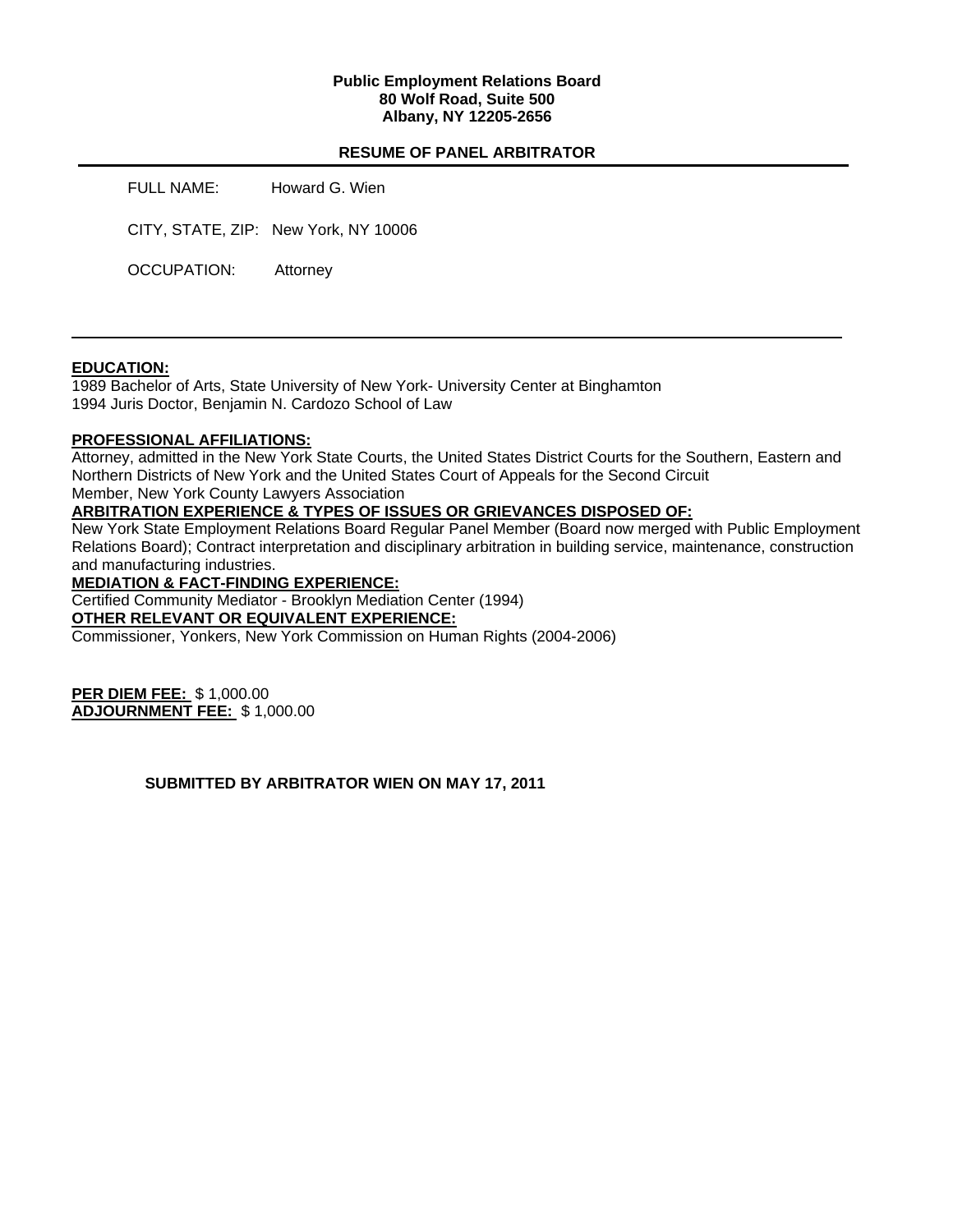#### **Public Employment Relations Board 80 Wolf Road, Suite 500 Albany, NY 12205-2656**

# **BILLING DISCLOSURE STATEMENT**

# ARBITRATOR'S NAME: **Howard G. Wien**

The following is a description of my fees and expenses:

# A) HEARING TIME.

- (1) My per diem is \$1,000.00 for each day or any part thereof spent hearing a case.
- (2) If a hearing day exceeds hours, I charge:

 $\Box$ a second full per diem  $\Box$ a prorated per diem

 $\boxtimes$ no additional charge  $\Box$ other (describe) :

(3) Additional comments:

B) STUDY TIME.

- (1) I charge \$ 1,000.00 for each day spent in preparation of the opinion and award.
- (2) This charge  $\boxtimes$  will  $\Box$  will not be prorated for partial days devoted to such preparation.
- (3) Additional comments:

### C) TRAVEL TIME AND EXPENSES.

- (1) When travel time plus hearing time exceeds hours in a calendar day:
	- $\boxtimes$  Not applicable (no additional charge)
	- $\Box$  I charge as follows (describe):
- (2) I charge for actual, travel-related expenses incurred in connection with the case  $\Box$ YES  $\boxtimes$  NO.

Where appropriate, a mileage charge for auto travel will be billed at:

| $\Box$ Prevailing IRS rate | $\boxtimes$ Other (describe): not applicable |
|----------------------------|----------------------------------------------|
|----------------------------|----------------------------------------------|

(3) When the scheduled hearing day(s) requires an overnight stay:

 $\boxtimes$ There is no charge, other than for lodging and subsistence.

 $\Box$ I charge as follows (describe):

(4) Additional Comments: